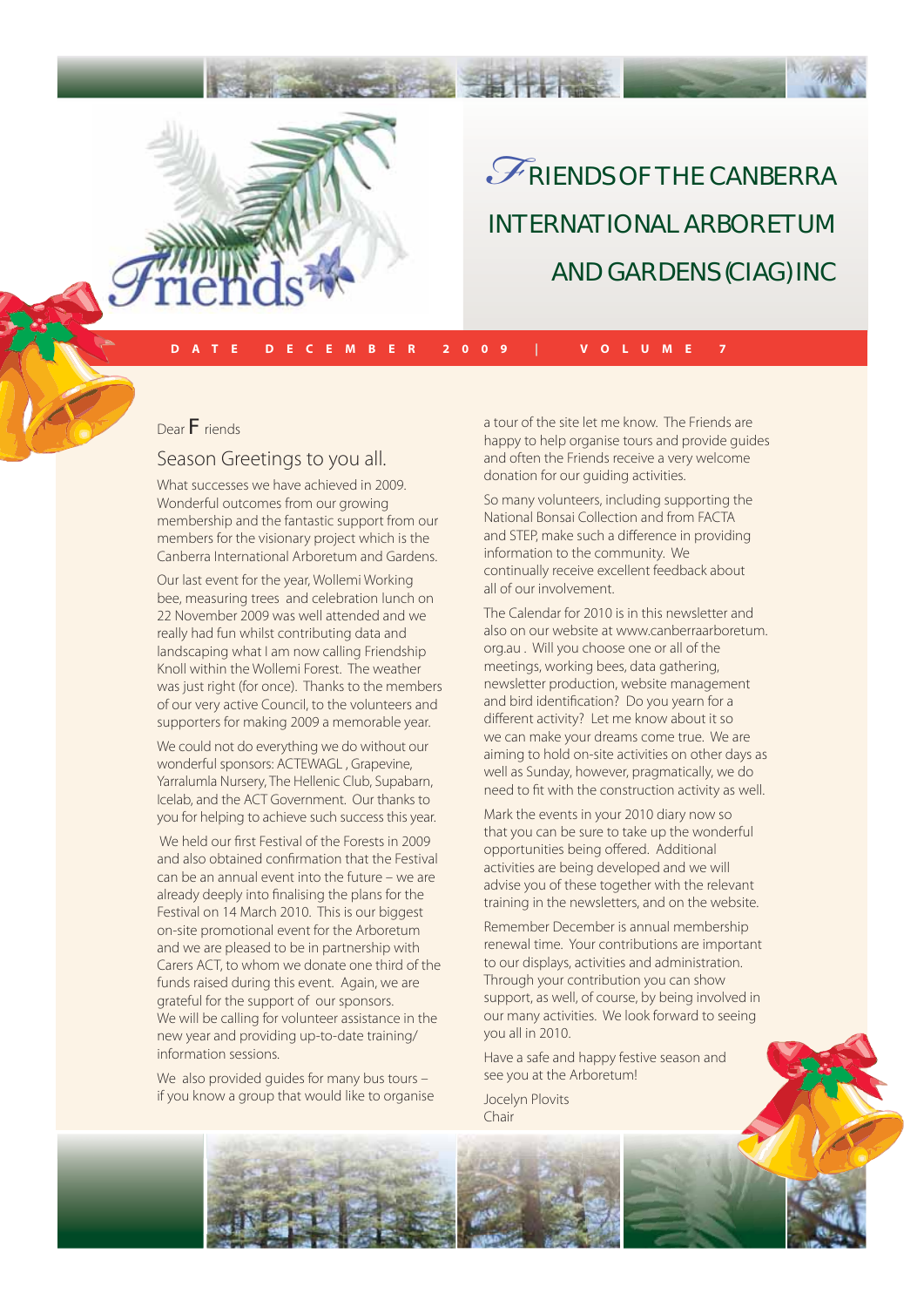

### **OBSERVING BIRDS**

### BY LINDA MULDOON

Following on from the Arboretum study the Canberra Ornithological Group did in September, Chris Davey, COG's President, offered to train Friends of CIAG in locating and identifying bird species.

Seven of us met with Chris on 1 November and we spent a little over two hours roaming the area between the main entrance and the cork oaks. We identified 23 bird species. Of these 19 were included in COG's list of 40 species (see Newsletter 6). The four species that were not in that list were:

- White-winged Chough
- King Parrot
- Noisy Friarbird
- **Grey Teal**

We spotted a chough's mud nest in the Himalayan cedars (see photo) and Chris pointed out fledgling choughs being nurtured high up in the branches a short distance away.

The strip of eucalypts between the cork oaks and the road (included in the Arboretum as Lots 31, 32, 33 and 34) provides a habitat for many birds and after taking a closer look we appreciated the rationale for retaining this area in its present form. One mature snow gum supported three visible nests (see Australian Raven's nest photo) and we watched a young adult Sulphur-crested Cockatoo checking out a hollow in the same tree. Also in this area the understorey supports many smaller birds and on this occasion it was atwitter with Superb Fairy Wrens.

This was a gratifying introduction to the current bird life at the Arboretum. I'm sure we will all be watching out for the arrival of new bird species as our new plantings develop. Inevitably new foods will be on offer and new habitats will emerge.

#### ACKNOWLEDGMENT

Thanks to Jennie Widdowson for compiling a list of the birds we identified on 1 November.

\_\_\_\_\_\_\_\_\_\_\_\_\_\_\_\_\_\_\_\_\_\_\_\_\_\_\_\_\_\_\_\_\_\_\_



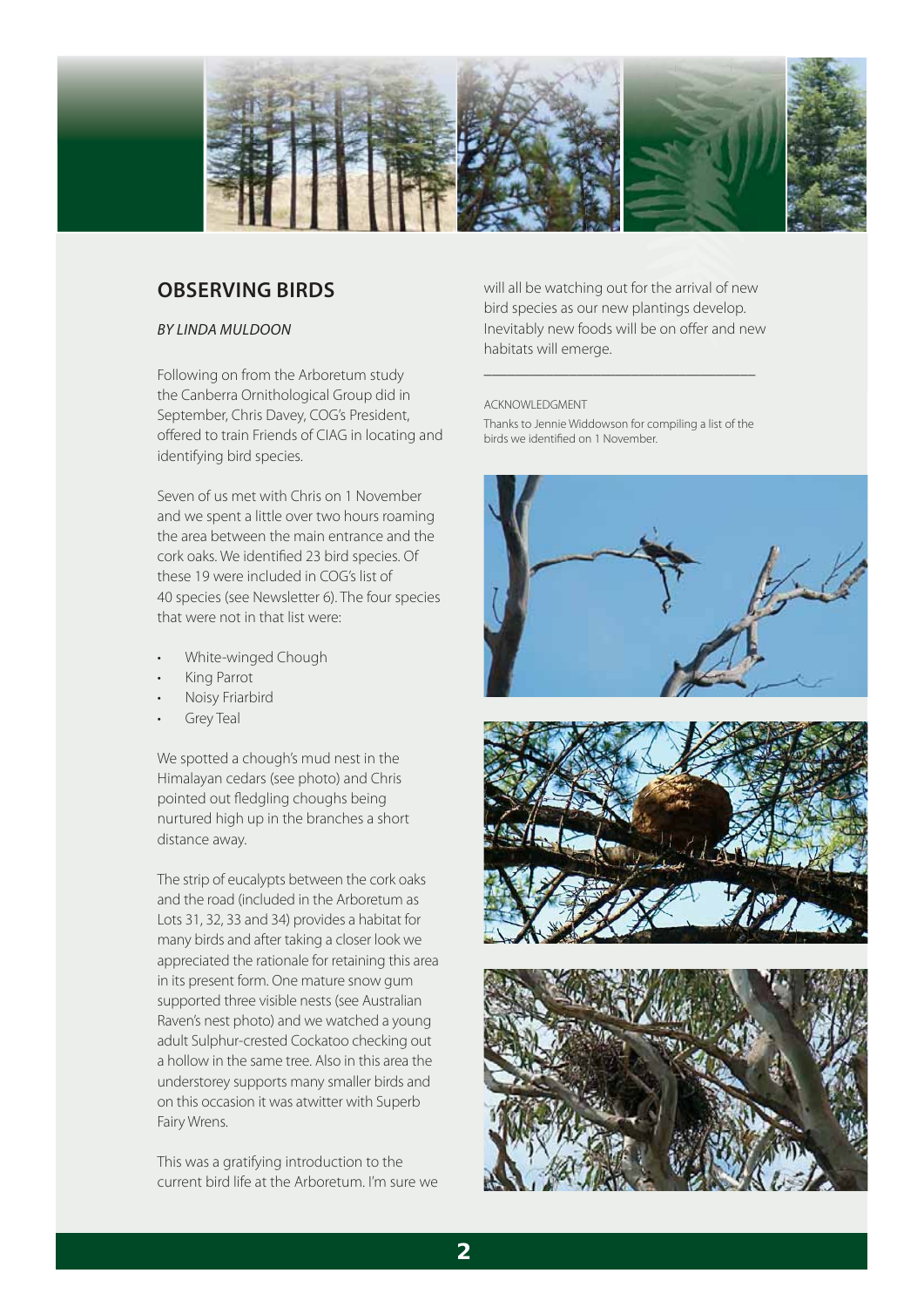

# **PROPOSED 2010 FOREST PLANTINGS**

Forty-one (41) forests have been planted at the Arboretum between 2005 and 2009 Twenty-six (26) new forests are scheduled for planting during the Autumn, Winter and Spring of 2010.

### **STAGE 3 FOREST PLANTINGS: 2010**

Arbutus canariensis – Canary Madrona (Lot 28B) Eucalyptus parvula – Small-leaved Gum (Lot 108/109) Eucalyptus scoparia – Wallangarra White Gum (Lot 87) Brachychiton populneus - Kurrajong / Brachychiton rupestris – Queensland Bottle Tree (Lot 67) Butia capitata – Jelly Palm (Lot 55A) Platycladus orientalis – Chinese Arborvitae (Lot 106) Schotia brachypetala – Weeping Schotia (Lot 102) Sophora microphylla – Kowhai (Lot 51, host) Betula nigra – River Birch (Lot 103)

Carya illinoinensis – Pecan (Lot 86, host) Catalpa bignonioides – Southern Catalpa (Lot 90, host) Cercis canadensis – Eastern Red Bud (Lot 61) Juglans regia – Persian Walnut (Lot 84) Syphnolobium japonicum (Sophora japonicum) – Japanese Pagoda Tree / Sophora toromiro - Toromiro (Lot 69) Styrax japonica – Japanese Snowbell (Lot 65) Callitris oblonga – South Esk Pine (Lot 30) Corymbia maculata – Spotted Gum (Lot 92/93) Eucalyptus tricarpa – Red Ironbark (Lot 92/93) Pinus brutia – Lone Pine (Lot 54) Pinus radiata ssp cedrosensis – Cedros Island Pine (Lot 48) Pinus radiata var binata – Guadalupe Pine (Lot 82) Carpinus orientalis – Oriental Hornbeam (Lot 68) Cedrus libani ssp libani – Lebanese Cedar (Lot 8) Picea omorika – Serbian Spruce (Lot 95) Quercus robur – English Oak (Lot 80) Jubaea chilensis – Chilean Wine Palm (Lot 12)

Source: cmd.gov.au/arboretum 2009

# $\Diamond$

# FOREST TALK

Some new trees have attracted a variety of admirers –some want to taste/eat the trees: hares, rabbits, goats – so fences will be retained where needed.

Design has commenced for the Visitors Centre and Bonsai Pavilion – so expect construction work into 2011.

Snakes alive – we have had many reports about snakes on site so remember to be careful and wear sturdy shoes and long trousers. Talking and making noise can give the chance for the snakes to leave before you arrive.

Early on Tuesday, 3 November, Victoria Callioni saw a small flock of Australiasian Grebes, about a dozen birds, conducting their own mini Melbourne Cup as they chased each other across the dam near the entrance of the CIAG. She noted that it was great to see the wildlife using the dam.

◇◇◇◇◇◇◇◇◇◇◇◇◇◇◇◇◇◇◇◇◇◇◇◇◇◇◇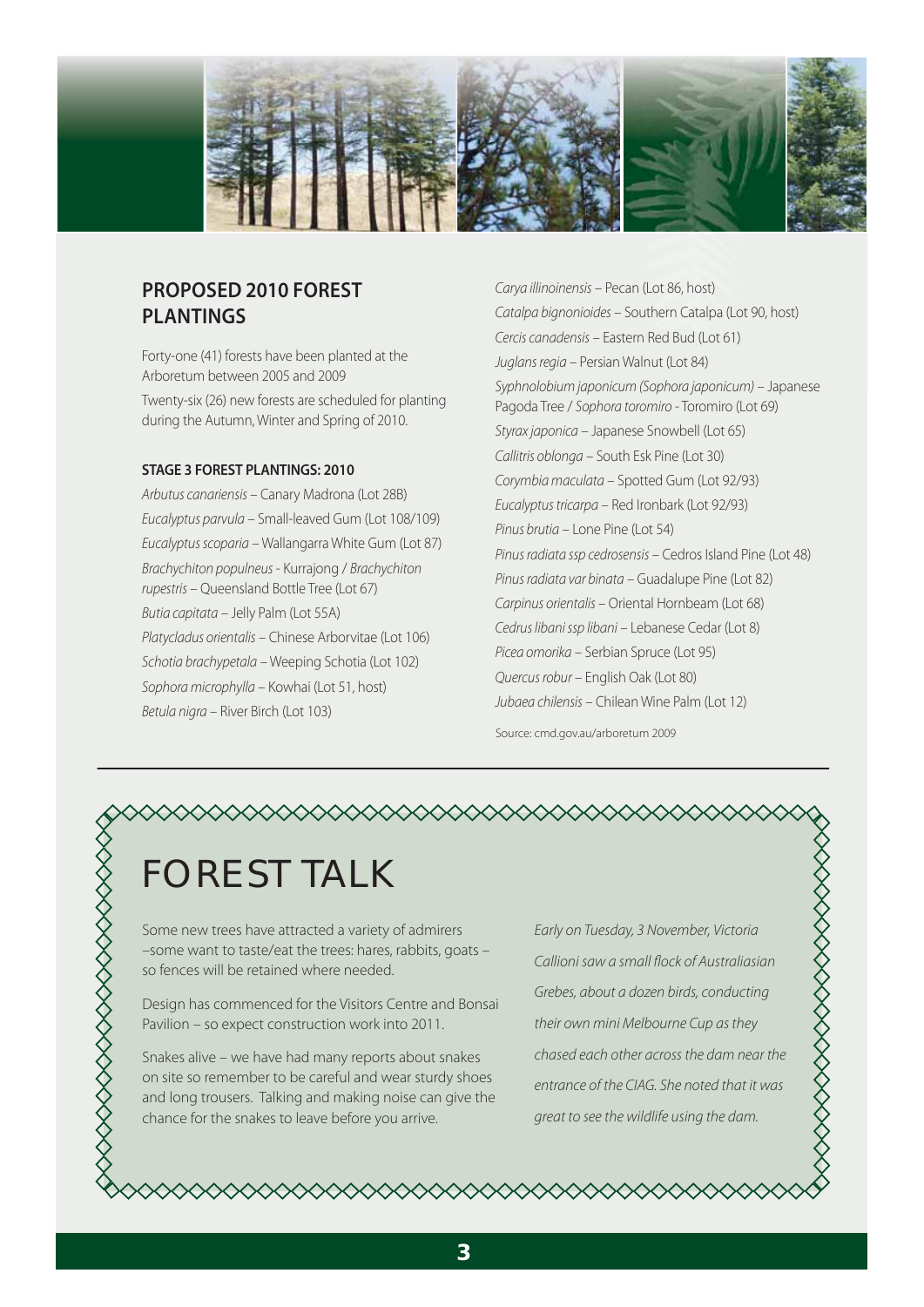

### *MEMBERSHIP IS DUE*

*Have you remembered that membership fees are due on 1 December each year? n year? Please forward your payment as outlined on the application page. Your fees are used to run the administration of the Friends (including matters such as insurance and contact with members) - all fees and donations are very welcome!*

# **TREES IN FOCUS – HIMALAYAN CEDAR OR DEODAR**

Introduction by Jocelyn Plovits and report by Tony Fearnside

### **INTRODUCTION**

The material for the design competition for the Canberra International Arboretum and Gardens included information about the two aged forests on site: the Himalayan cedars and the Cork Oaks. The border of this newsletter features the Himalayan cedar.

Almost 30,000 cedars were planted between 1917 and 1923 and of these only 1,000 survived. Further plantings were undertaken in 1928 and of the 10,000 trees it is estimated half survived the fires of 2003. This maturing forest of 5,000 trees serves as a living example of the growth that the Arboretum's new plantings may achieve over time.

The forest is a significant landmark with heritage values and it provides immediate amenity (particularly shade). Work is soon to start on the infrastructure within the Himalayan Cedars including paths, picnic facilities, viewing platform and an amenity block, making this a desirable visitor location.

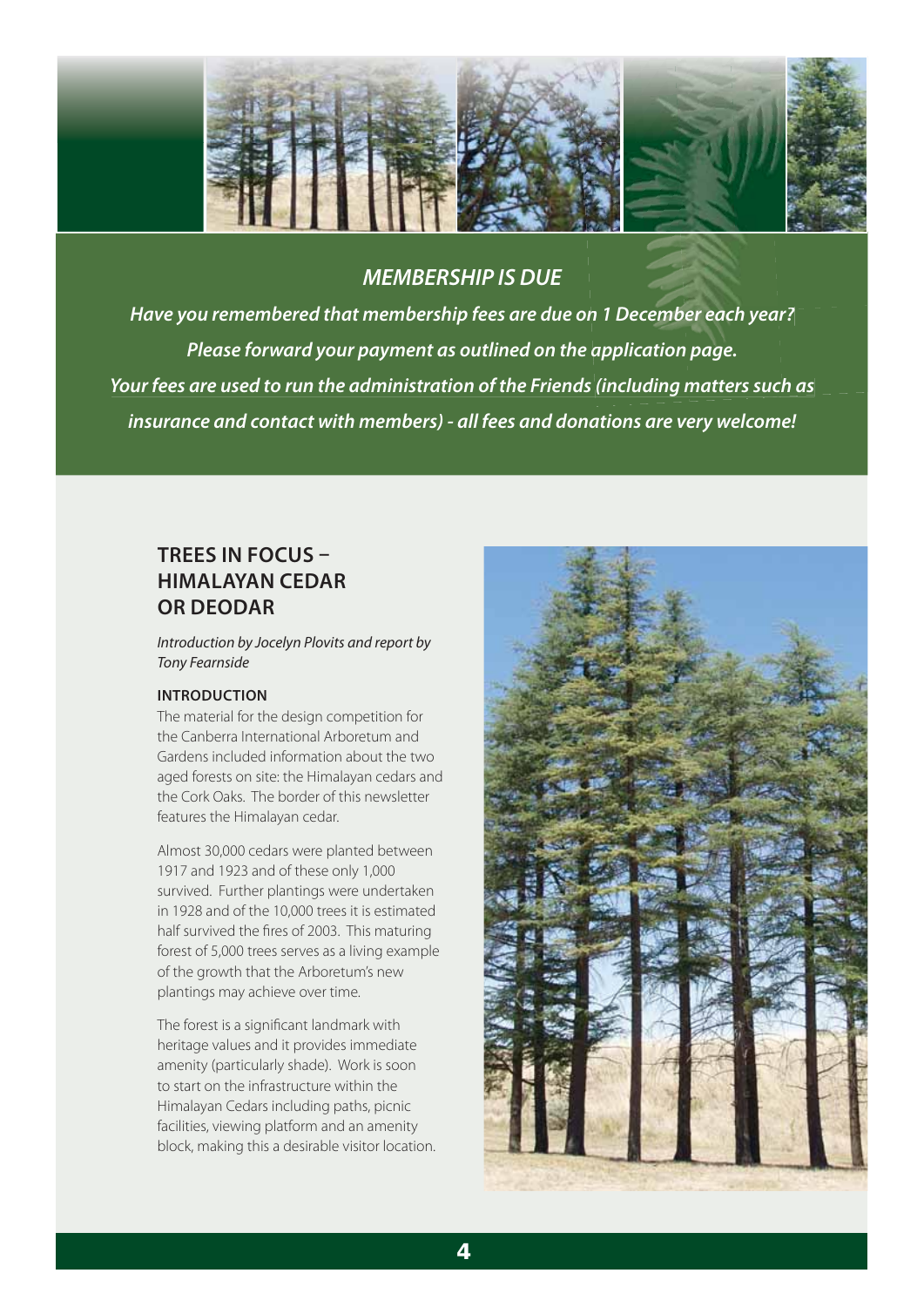

This forest is the only one which does not fit within the rectangular pattern of the other forests and allees. This shape has been deliberately retained because of the historical planting as well as uneven the line where the fire ceased.

And our bird observations found the nest of a chough in one of the trees.

Examples of cedars are also in the National Bonsai and Penjing Collection of Australia (which is the first garden of the Arvoboretum and is temporarily housed at the Cottage in Commonwealth Park).

#### **REPORT**

One of my early encounters with the genus Cedrus was when I was a forestry student and told how to distinguish mature trees of the separate species at a distance. In those days the genus comprised three species but nowadays, I understand, DNA analyses suggest that there are only two . Anyway the Atlas Cedar (C. atlantica) which comes from the dry Atlas Mountains of North Africa has branches which turn upwards, the Cedar of Lebanon (C. libani) has more or less horizontal branches (as in the national flag of Lebanon) while the Himalayan Cedar or deodar (C. deodara) comes from a snowy part of the world, the Western Himalayas and has drooping branches and branchlets.

Another encounter was in Kashmir when I was shown the traditional way of transporting deodar logs by floating them down the river Another encounter was in Kashmir when I<br>was shown the traditional way of transportin<br>deodar logs by floating them down the river<br>Jhelum. I was invited to try my skills as a log roller and promptly got wet feet and legs! At the time, logs of deodar, in that poor country, cost more than radiata pine logs in prosperous Australia, which indicates their value.

When I came to Canberra in 1965 I was thrilled to see that Stromlo Forest had an area of these cedars that were planted in 1928 near the site of an arboretum that had been proposed originally by Walter Burley Griffin, but I was saddened because they had been neglected for many years. However they had survived, thanks partly to the wide spacing at which they were planted (12 ft by 12 ft) and partly due to their ability to withstand periodic droughts in their monsoonal homelands. They are now part of the Canberra International Arboretum and Gardens and were thinned and pruned quite recently.

All the cedars are famous for their timber – the Phoenician navy ships were built from Cedars of Lebanon, for instance. They have upright cones which disintegrate to shed the winged seeds, except that hereabouts the cockatoos get there early and feast on the seed so that there are very few self sown seedlings. Deodar is the national tree of Pakistan and Hindus regard it as a divine tree (its name comes from deva, goddess, and dāru, wood). The inner wood is aromatic and used to make incense and can be distilled to make an oil which has medicinal properties. Other parts of the tree are used in ayurvedic medicine.



The national flag of Lebanon - the branches of C libani are less droopy than the deodar's branches.